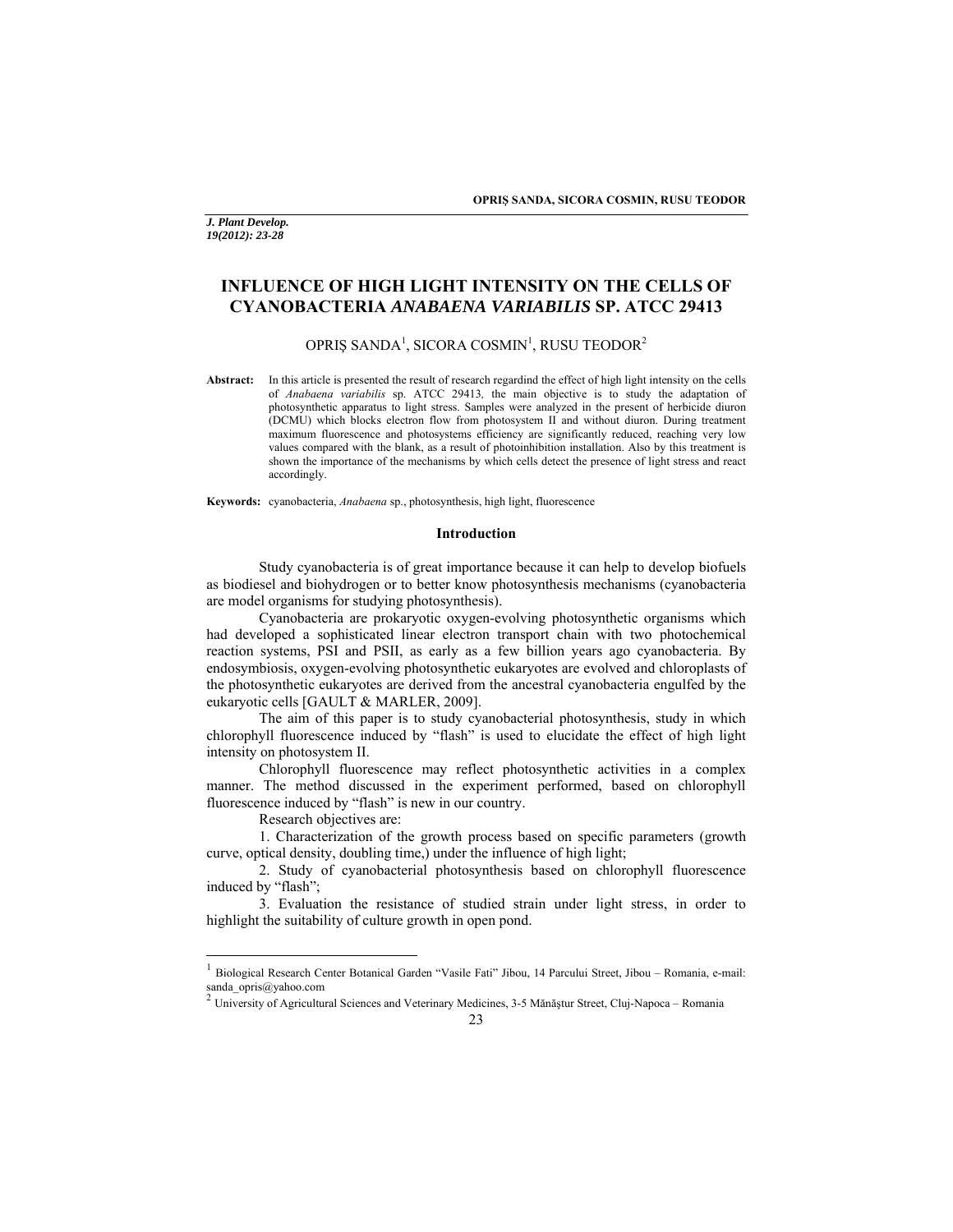#### **INFLUENCE OF HIGH LIGHT INTENSITY ON THE CELLS OF CYANOBACTERIA** *ANABAENA…*

#### **Material and method**

Biological material which has been subject of this study is strain *Anabaena variabilis* sp. ATCC 29413, filamentous cyanobacteria that fix aerobic molecular nitrogen and does not requires special growth conditions.

Growth medium used is the BG-11 medium.

For 1000 ml of BG-11 medium were used 10 ml of macronutrients (100 x); 1 ml Trace metal solution (1000 x); 1 ml of each stock solution (1000 x); dipotasic phosphate  $(K_2HPO_4)$  175 mM; sodium carbonate (Na<sub>2</sub>CO<sub>3</sub>) 189 mM and ferric ammonium citrate 6 mg / ml; 20 ml of buffer pH, Hepes-1M NaOH (pH 7.5) and double distilled water.

For 1000 ml of macronutrients (1000 x) were used 149.6 g of sodium nitrate (NaNO<sub>3</sub>), 7.5 g of magnesium sulphate heptahydrate (MgSO<sub>4</sub> x 7H<sub>2</sub>O), 3.6 g calcium chloride dihydrate (CaCl<sub>2</sub> x 2H<sub>2</sub>O), 0.65 g citric acid and 0.1 g Na<sub>2</sub>-EDTA.

For 1000 ml Trace metal solution (1000 x) were used: 2.86 g of boric acid  $(H_3BO_3)$ , 1.81 g of manganese chloride tetrahydrate  $(MnCl_2 \times 4H_2O)$ , 0.222 g of zinc sulphate heptahydrate (ZnSO<sub>4</sub> x 7H<sub>2</sub>O), 0.391 g of sodium molybdate dihydrate (Na<sub>2</sub>MoO<sub>4</sub> x  $2H_2O$ , 0.079 g of copper ph. - sulfate pentahydrate (CuSO<sub>4</sub> x 5H<sub>2</sub>O) and 4.947 g of cobalt nitrate hexahydrate (Co  $(NO_3)$ ) 2 x  $6H_2O$ ).

BG-11 medium is placed in containers and sterilized by autoclaving at 120˚ C, 20 minutes [ATLAS, 2004].

Treatment was performed in a tank of 10/10 cm, in which was placed a magnet and the tank was placed on a shaker. Culture density was approximately 6 mg chlorophyll, culture volume of 150 ml,  $30^{\circ}$  C temperature and light intensity of 600  $\mu$ E.

For chlorophyll fluorescence measurements were used 3 ml of culture samples placed in cuvettes with all four sides transparent.

Samples were adjusted to the dark 5 minutes before fluorescence measurement.

Measurements were made in the presence and in absence of DCMU [3-(3,4 dichlorophenyl)-1,1-dimethylurea]. The amount of DCMU added was 1.5 µl.

Curves obtained were recorded using the FluorWin program and reported to a logarithmic time scale and exported to excel. DCMU is a herbicide commonly used in experiments that aims photosynthesis because of the ability to block electron transfer between QA and QB.

DCMU inhibits electron transfer because compete with the plastochinona for QB binding site, blocking chain irreversibly. So QA can not be reduced by the QB and recombine with redox components of the donor side electron of transport chain.

By adding DCMU to the sample can obtain information about the donor side integrity of the electron transport chain.

At normal light intensity, electron transfer from water to chlorophyll is efficiently done and does not requires artificial electron donors. Photosystem II efficiency is provided by the participation of a protein complex of membrane subunits, which transfer electrons from water across the tilacoid membrane to plastochinone [SIPPOLA, 2000].

Chlorophyll fluorescence decrease is due to increased energy dissipation rate and decreasing photochemical rate, because chlorophyll fluorescence is complementary with photochemistry and heat dissipation [BERCEA, 2008].

If photoinhibition installs photosynthetic capacity reduction occurs through a reduction in the proportion opened reaction centers of photosystem II and the state of tilacoid membranes is high energized [KOBLI $\angle$ EK & al. 2001].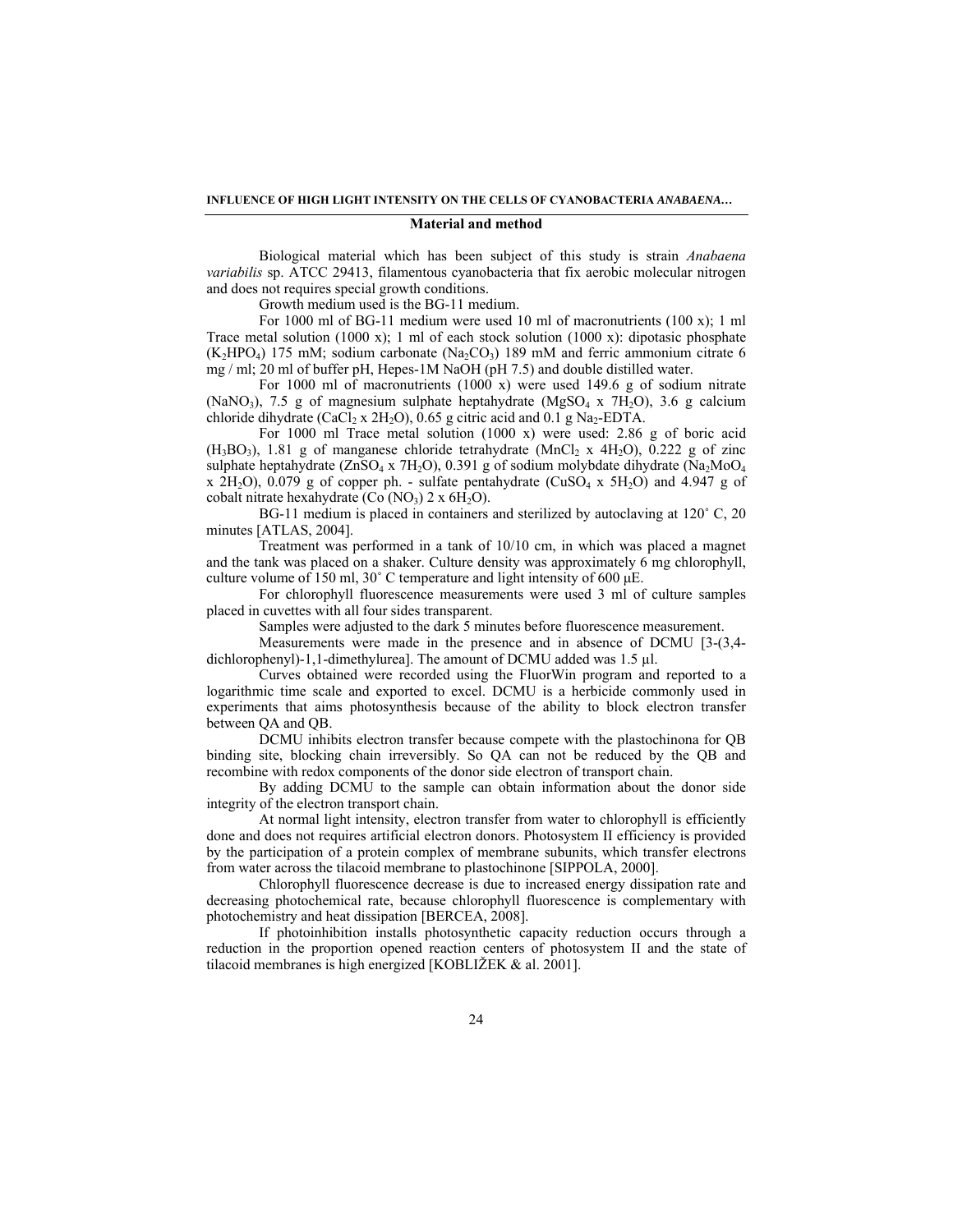Photoinhibition of photosystem II activity involves at least two levels of inactivation. The first level is considered reversible and occurs during approximately one hour without causing injury to photosystem II [LEITSCH & al. 1994].

The second level is supposed to be accompanied by degradation on the reaction centers of photosystem II, this level is oxygen dependent and is reversible by replacing the structural protein [JAHNS & MIEHE, 1996].

The graphic curve form shows the photosystem electron transfer. Samples without DCMU shows the acceptor side of photosystem, and by adding DCMU we can see the donor side of photosystem.

# **Results and discussion**

The effect of high light on *Anabaena variabilis* sp. ATCC 29413 cells is presented in Fig. 1. Curves obtained are represented by colors corresponding to samples taken at different time intervals (control sample – dark blue, sample at 15 minutes – pink, sample at 30 minutes – yellow, sample at 60 minutes – light blue, sample at 120 minutes – cherry). Panels (a, b, c) give test results with DCMU and panels (d, e, f) give the results of samples without DCMU. Panels (a, d) represent curves without normalization and panels (b, e) represent curves normalized to the same initial amplitude. Panels (c, f) are schematic representation of the evolution of maximum fluorescence values (Fig. 1).

Panel (a) shows the relative fluorescence intensity (with DCMU). Diuron (DCMU) added to the sample increased the amplitude of chlorophyll fluorescence. Maximum amplitude recorded at control sample. Depending of exposure time to high light chlorophyll fluorescence amplitude decreases significantly during the 120 minutes of exposure, compared with control sample.

PARK & al. (1995) said there is reciprocity between light intensity and duration of illumination for photosystem II functionality, indicating that inactivation of photosystem II depends on the total number of absorbed photons rather than the photons absorption rate. Photoinhibition of photosystem II is due to amino acid changes in protein D1 [SCHULZE & CALDWELL, 1995]. Continue photodegradation and resynthesis of D1 protein is called rapid turnover of the D1 protein of photosystem II [MATTO & al. 1984].

Panel (b) shows the normalized fluorescence intensity (with DCMU). Normalization helps to observe the differences between curves. In this case the curves are relatively close re-oxidation rates from the QA samples are similar, which indicates slow recombination of QA with the water oxidation complex.

Panel (c) shows the variation of maximum fluorescence values (fmax) under the action of high light (with DCMU). During treatment there is an inhibition of active reaction centers at a rate of 56%. Decreases of maximum fluorescence leads to decreases in the proportion of active reaction centers. The initial curve slope is steeper in the fact that the first 30 minutes of exposure to high light degradation of the photosystem II is more pronounced. After the 30 minutes of exposure the slope curve is smoother as a result to the initiation of defense mechanisms to accommodate the new conditions. This are mechanisms of regulation of D1 protein synthesis cycle by phosphorylation and dephosphorylation of D1 protein.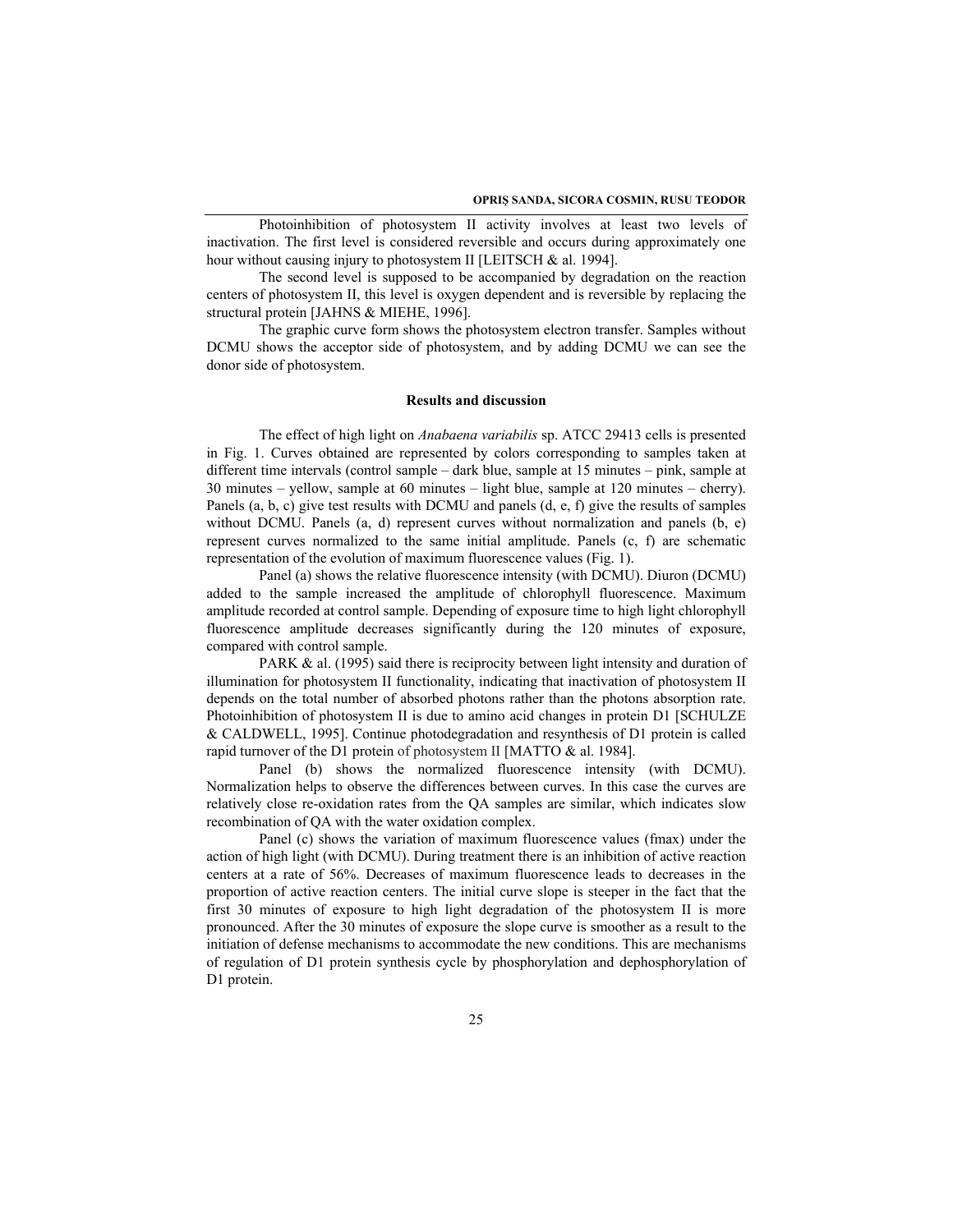### **INFLUENCE OF HIGH LIGHT INTENSITY ON THE CELLS OF CYANOBACTERIA** *ANABAENA…*

Panel (d) shows the relative fluorescence intensity (without DCMU). It can be seen rapid growth in the number of active reaction centers of photosystem II (able to reduce QA) at control sample but after the first 15 minutes of treatment the proportion of active centers decreases reaching values below the control sample.

The maximum amplitude it has been registered at control sample. During the 120 minutes of treatment occurs reduction of photosynthetic activity. This fact results from reduced amplitude of chlorophyll fluorescence. It can be observed a decrease in chlorophyll fluorescence amplitude from sample to which was added DCMU.

Panel (e) shows the normalized fluorescence intensity (without DCMU). Control sample indicates the steeper slope therefore electron transport between QA and QB performs faster compared with samples exposed different times to high light. The intensity of electron transfer is performed in the following order: control sample, sample exposed to 120 minutes (purple curve), the sample exposed to 15 minutes (pink), the sample exposed to 30 minutes (yellow) and the sample exposed to 60 minutes (blue).

Panel (f) shows the variation of maximum fluorescence values (fmax) under the action of high light treatment (without DCMU). In this case, at measuring time the maximum proportion of active centers was recorded at cotrol sample. As time of exposure cultures to high light increases, a decreased in number of active centers occurs, so fluorescence decreases. In these conditions reaction centers of photosystem II are gradually closed during exposure time lowering the photochemical efficiency of photosystem II. During treatment the reaction centers were inhibited at a rate of 52%.

### **Conclusions**

- 1. Exposure to high light causes a decrease in maximum fluorescence after the first 15 minutes of exposure.
- 2. By adding diuron (DCMU) to the cell suspension it has been recorded an increase in amplitude compared to samples without DCMU. It can be seen more rapid growth of the fluorescence and higher amplitudes, suggesting the photosystem II efficiency in energy photons absorption.
- 3. Maximum fluorescence during treatment was significantly reduced to the samples with DCMU and without DCMU, reaching values lower than those of control sample. In these conditions the photochemical efficiency of photosystem II and electron transport chain efficiency have been reduced.

## **References**

- 1. ATLAS R. M. 2004. *Handbook of microbiological media*, third edition, CRC Press, USA.
- 2. BERCEA V. 2008. *Fotosinteza, fotoreglare şi fotoprotecţie.* Cluj-Napoca: Editura Todesco.
- 3. GAULT M. P. & MARLER J. H. 2009. *Handbook on cyanobacteria, Biochemistry, Biotechnology and Applications*. Nova Science Publishers, Inc.
- 4. JAHNS P. & MIEHE B. 1996. Kinetic correlation of recovery from photoinhibition and zeaxanthin epoxidation. *Planta.* **198**: 202-210.
- 5. KOBLIŽEK M., KAFTAN D. & NEDBAL L. 2001. On the relationship between the non-photochemical quenching of the chlorophyll fluorescence and the photosystem II light harvesting efficiency. A repetitive flash fluorescence induction study. *Photosynth. Res.* **68**(2): 141-152.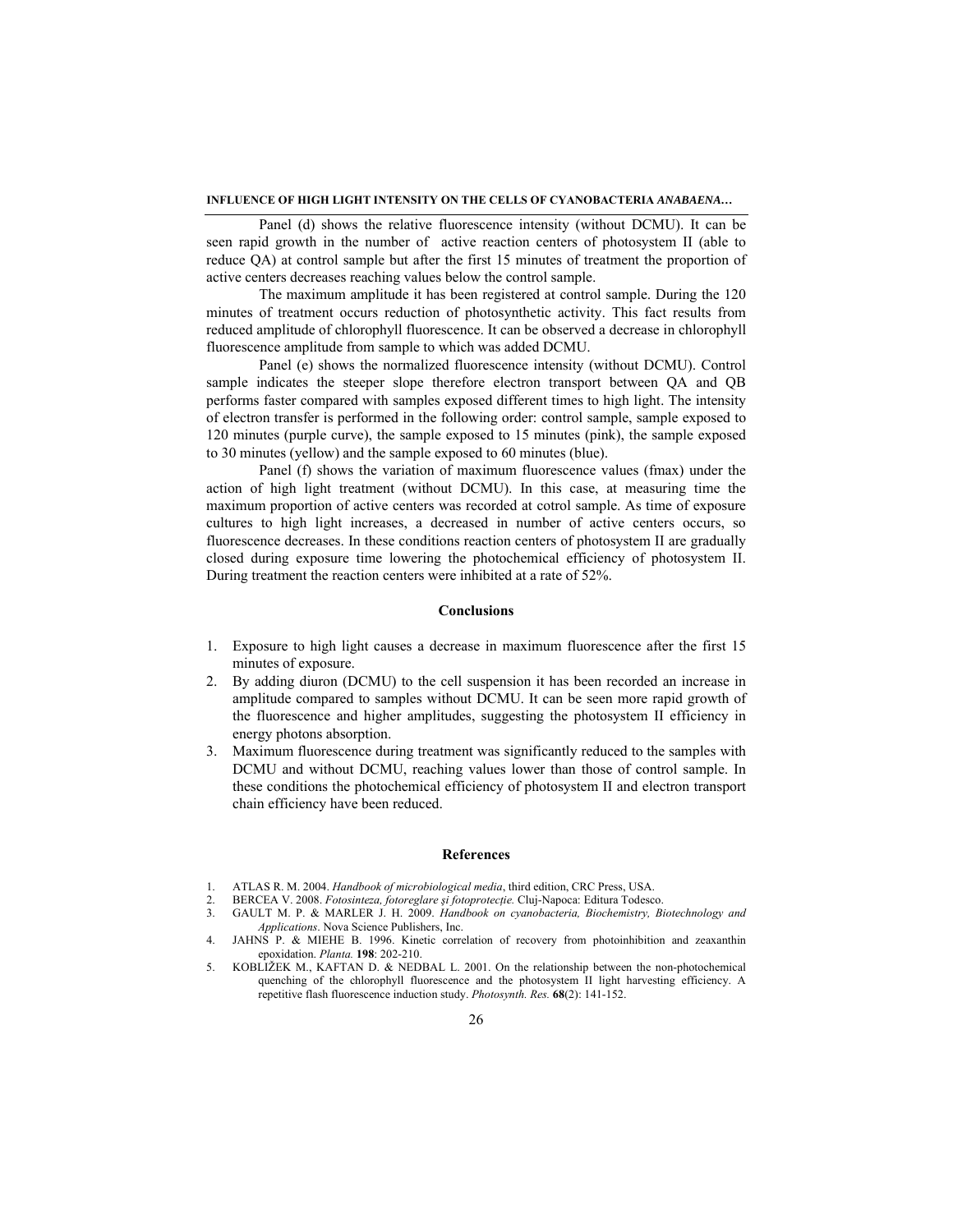#### **OPRIŞ SANDA, SICORA COSMIN, RUSU TEODOR**

- 6. LEITSCH J., SCHNETTGER B., CRITCHLEY C. & KRAUSE G. H. 1994. Two mechanisms of recovery from photoinhibition in vivo: Reactivation of photosystem II related and unrelated to  $D_1$  - protein turnover*. Planta*. **194**: 15-21.
- 7. MATTO A. K., HOFFMAN F. H., MARDER J. B. & ENDELMAN M. 1984. Regulation of protein metabolism: coupling of photosynthetic electron transport in vivo degradation of the rapidly metabolized 32-kilodalton protein of chloroplast membranes. *Proc. Natl. Acad. Sci.* U.S.A. **81**: 1380- 1384.
- 8. PARK Y. I., CHOW W.S. & ANDERSON J. M. 1995. Light inactivation of functional photosystem II in leaves of peas grown in moderate light depends on photon exposure. *Planta*. **196**: 401-411.
- 9. SCHULZE E. D. & CALDWELL M. M. 1995. Ecophysiology of Photosynthesis. Springer Verlag, Berlin, Heidelberg.
- 10. SIPPOLA K. 2000. Regulation of psbA gene expression in the cyanobacterium *Synechococcus* sp. Turun Yliopisto, Turku.